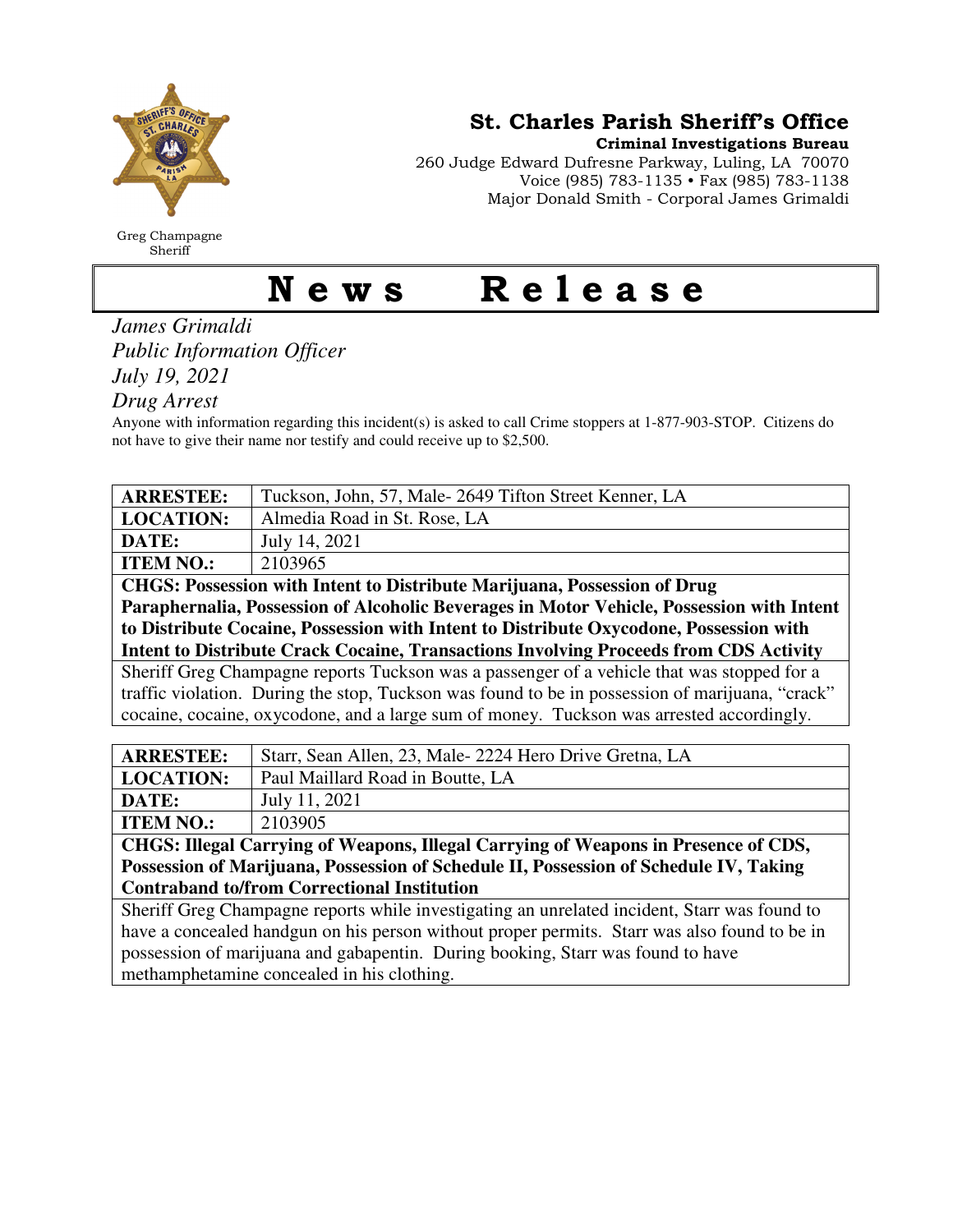| <b>ARRESTEE:</b> | Castello, Joshua Endel, 27, Male- 621 Mt Vernon Drive Laplace, LA |
|------------------|-------------------------------------------------------------------|
| <b>LOCATION:</b> | Interstate 310                                                    |
| DATE:            | July 12, 2021                                                     |
| <b>ITEM NO.:</b> | 2103933                                                           |

**CHGS: Illegal Window Tint, Illegal Use of CDS in Presence of Persons Under 17, Possession of Percocet** 

Sheriff Greg Champagne reports Castello was stopped for a traffic violation. During the stop, Castello was placed under arrest for an outstanding warrant in a neighboring parish. During the arrest Castello was found to be in possession of Percocet pills.

| <b>ARRESTEE:</b> | Chestnut, Layne Michael, 19, Male-114 Amelia Street Destrehan, LA       |
|------------------|-------------------------------------------------------------------------|
| LOCATION:        | Almedia Road in St. Rose, LA                                            |
| DATE:            | July 12, 2021                                                           |
| <b>ITEM NO.:</b> | 2103938                                                                 |
| $\alpha$ itaa n  | ard<br>0.75<br>$\cdots$<br>$\sim$ $\sim$ $\omega$<br>$\mathbf{A}$<br>∽. |

**CHGS: Possession of Marijuana 3rd and Subsequent Offenses, Possession of Drug Paraphernalia, Fugitive** 

Sheriff Greg Champagne reports Chestnut was an occupant of a vehicle that was disabled on the side of the roadway. Deputies stopped to assist. During the incident, Chestnut was found to be in possession of marijuana. Chestnut was arrested accordingly.

| <b>ARRESTEE:</b> | Musacchia, Ronald Taylor, 37, Male-17 Brandon Hall Drive Destrehan, LA |
|------------------|------------------------------------------------------------------------|
| <b>LOCATION:</b> | Brandon Hall Drive in Destrehan, LA                                    |
| DATE:            | July 14, 2021                                                          |
| <b>ITEM NO.:</b> | 2103956                                                                |
|                  |                                                                        |

**CHGS: 29th J.D.C. Attachment, Possession of Suboxone** 

Sheriff Greg Champagne reports that while investigating a suspicious vehicle complaint, deputies came into contact with Musacchia. Deputies found that Musacchia was in possession of Suboxone. Musacchia was arrested accordingly.

| <b>ARRESTEE:</b>                                                                | Wilkinson, Heather Nicole, 40, Female- 274 Mimosa Drive Ferriday, LA |
|---------------------------------------------------------------------------------|----------------------------------------------------------------------|
| <b>LOCATION:</b>                                                                | River Road in St. Rose, LA                                           |
| <b>DATE:</b>                                                                    | July 17, 2021                                                        |
| <b>ITEM NO.:</b>                                                                | 2104029                                                              |
| CHGS: Illegal Window Tint, No Insurance, Suspended DL, Possession of Marijuana, |                                                                      |

**Fugitive, Possession of Methamphetamine** 

Sheriff Greg Champagne reports Wilkinson was stopped for a traffic violation. During the stop, Wilkinson was found to be in possession of marijuana and methamphetamine. Wilkinson was arrested accordingly.